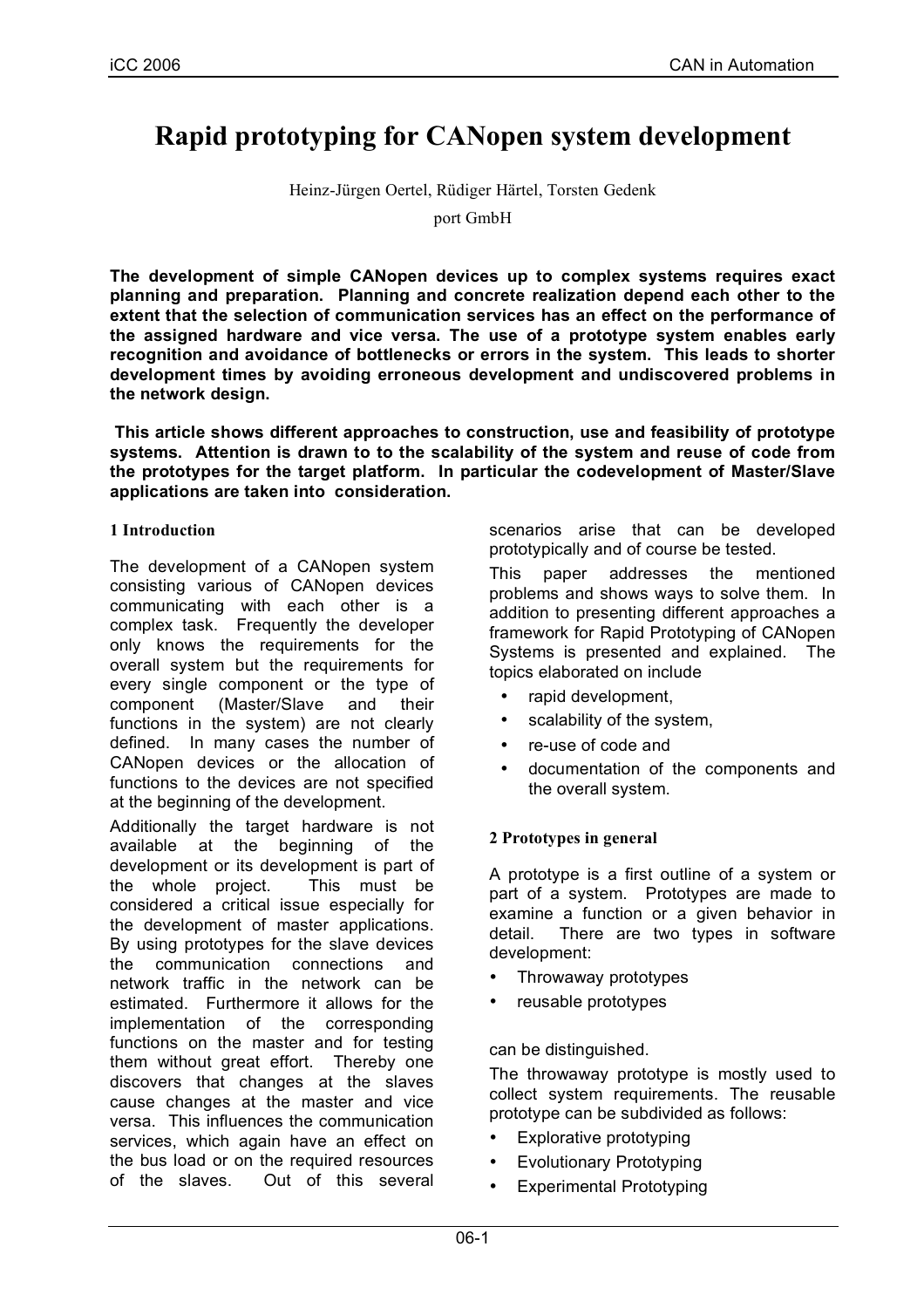The methodology of the prototypes is already used in different parts of software development and is found also in programming paradigms like Extreme Programming (XP).

This article uses the term of prototyping in the sense of the evolutionary and experimental prototyping, i.e. for the gradual implementation of system functions, detection of problems and construction of an operating prototype as proof of the desired customer functionality. The prototype already contains the basic functionalities which are developed further into the end product.

A simulation is another attempt to get new knowledge of a system to be developed utilizing complex software like Matlab/Simulink. The simulation is carried out by means of a simulation model which only implements the main characteristics of the real system. The results of the simulation are strongly dependent on the predefined input quantities. Simulation tools use simulation languages of their own, such as Tcl/Tk, Python, CAPL and others.

With the prototypes a practical attempt for setting up CANopen systems and also individual CANopen nodes exists. The main differences in prototypes for the simulation are:

- use of the CANopen library that is being used for the "real" development
- incremental integration of the prototypes into the target platform and into the CANopen network
- running system in an early stage of development
- process simulation

## **3 Prototypes for CANopen devices**

The use of Prototyping in the software development is supported by adequate tools and a software environment. Tools allow for the addition or removal of functionality in an easy and reproducible manner. The software environment permits compiling and testing of the prototype.

For a CANopen device the CANopen object directory and the CAN connection (CAN driver) are the central elements. The graphic tool, CANopen design tool, generates the object directory by means of databases. The object directory contains the CANopen communications profile (DS301, DS302) and device profiles (DS401, DS402 ...). The result is C code, an EDS file and a detailed documentation of the objects used (Fig. 1)



#### **Figure 1: Principle of generating a CANopen**

CANopen libraries are very extensivy scalable in their functionality by using compiler switches. The compiler switches are set depending on the objects used in the project which diminishes problems in the configuration of the CANopen library.

The software development starts before the target hardware is available. By using a hardware abstraction layer (HAL) the software can be developed on any arbitrary platform (Fig. 2).



**Figure 2: Hardware Abstraction Layer**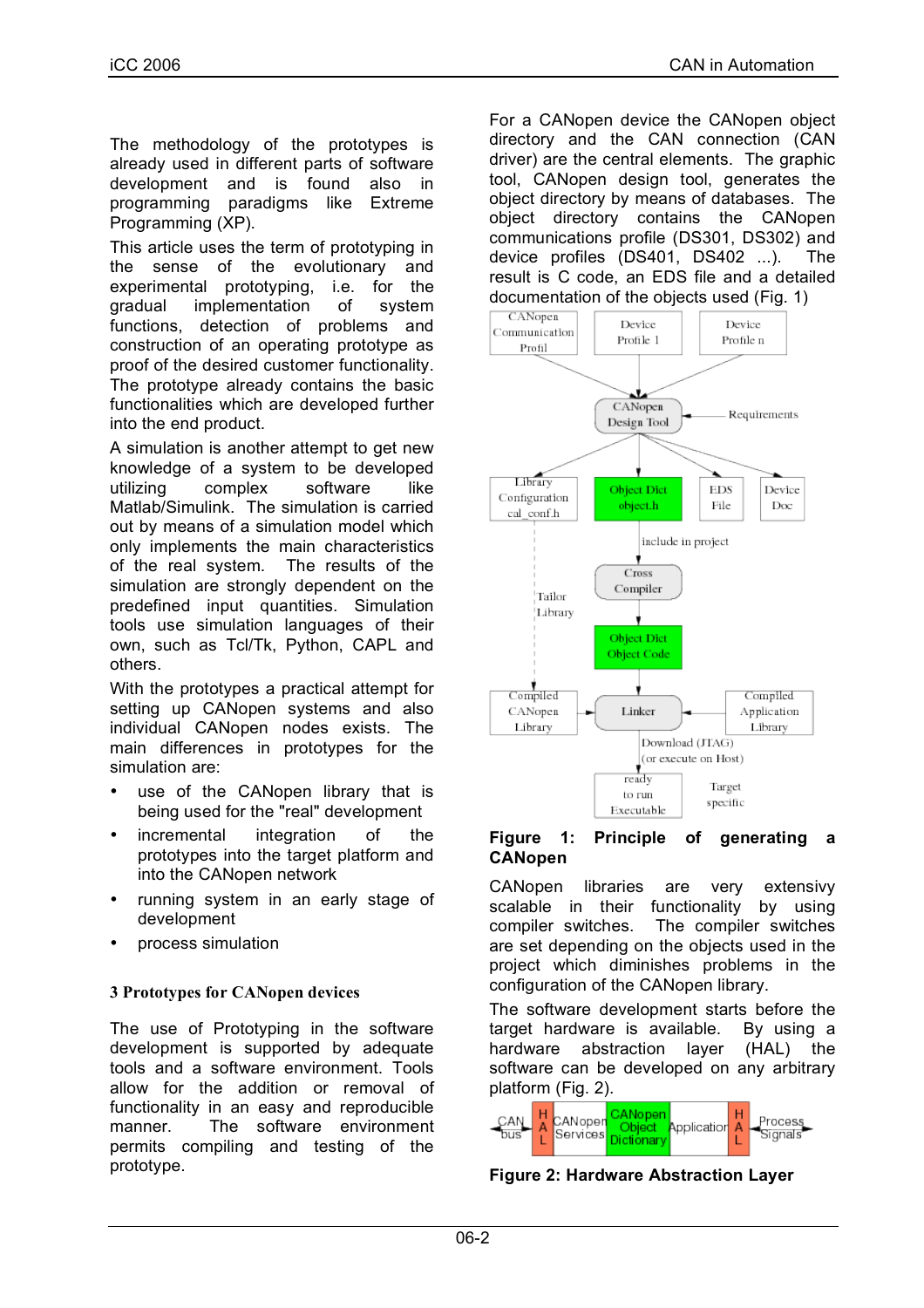he hardware abstraction layer is an application programming interface (API) which contains all the necessary functions of the target system. When changing to another platform the function contents are adapted to the circumstances of the other platform. Little effort is needed to change between platforms and this can be carried out at any time. A mixed network setup is possible with prototypes running on the target hardware and other devices of the network on the PC hardware.

# **4 CAN abstraction layer**

The use of a standard PC permits simple creation of CANopen prototypes. The fault diagnosis can be carried out with the debugger without having to accept a limitation (number of break points) or waiting times for loading the program into flash or EEPROM. Different solutions for the hardware abstraction layer on the PC exist:

## *Virtual Network*

A virtual network is created in the memory of the PC. The CANopen prototypes communicate via Shared Memory or other IPC mechanisms with each other.

## *One CAN-Interface per prototype*

Prototypes access an existing CAN interface board (USB-CAN Dongle, PCI CAN card) directly. For each prototype a CAN interface is needed.

For the prototype an old PC is sufficient which is equipped with an AT or PCI CAN interface. The 1 diskettes Linux, fli4l project, equipped with the can4linux driver can be used. The CANopen software is then transmitted and started by FTP or telnet into the RAM of the PC.

## **5 Virtual network**

The virtual network is created in the memory of the PC. TCP/IP was selected as an IPC mechanism. The TCP/IP server is a separate program and represents the CAN network. The CANopen prototypes are clients and connect to the virtual CAN network using of the TCP/IP server. As a result it becomes irrelevant which operating system is used. The prototypes can be distributed on many different PC's and started from there. If the broadcasting mechanism of the UDP protocol is utilized the server isn't needed at all.



**Figure 3: CAN HAL as multiprocess driver**

Disturbing influences due to CAN bus physics can be ignored at first. If it is necessary to also test these cases they can be generated by the TCP/IP server. Moreover, the server can calculate the bus load which is reached at a desired bit rate. Conclusions can hereby be made on the distribution of the device functions in the network. It has to be taken into account that no bus arbitration takes place in the virtual network. The CAN telegrams in the virtual network are distributed and processed to all prototypes in chronological order through the TCP/IP server.

Diagnosis and configuration tools can be applied by using the same HAL. The virtual network can also be connected through the TCP/IP server directly to a CAN network.

Diagnosis and configuration tools then can be used in the network without any modification (Fig. 5). The prototypes in the virtual network appear as real devices.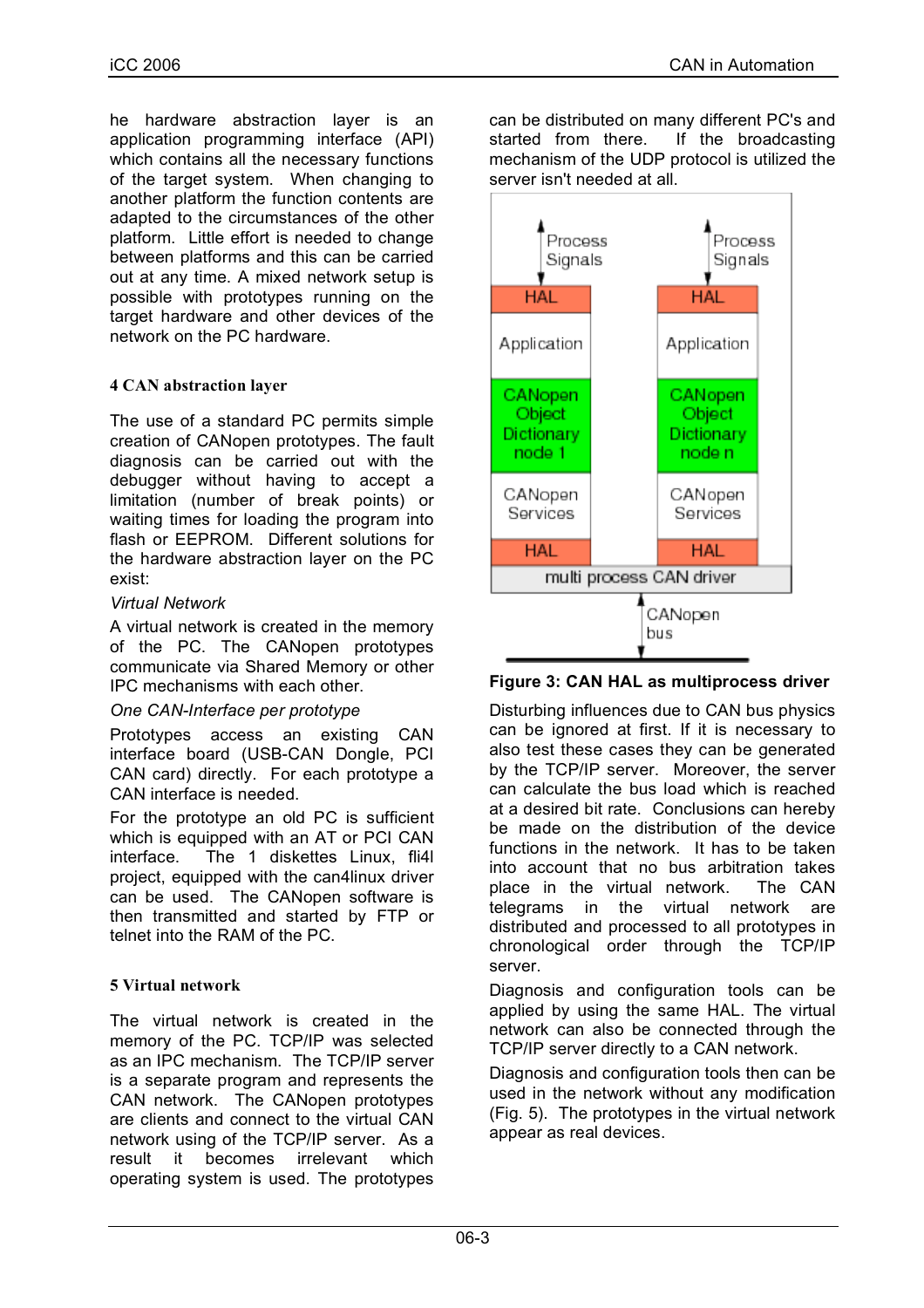## **6 One CAN interface per prototype**

This approach is the 1:1 copy of a device as a prototype on a PC (Fig. 4). Large networks cannot be made on an individual PC. The number of prototypes which can be started at the same time on a PC is restricted by the number of CAN interfaces in the PC.



#### **Figure 4: CAN HAL separate CAN interfaces for each prototype**

The use of a PC for the prototype isn't mandatory. The prototype can therefore be created on every available platform. development boards are also a good choice for building prototypes. When small networks are to be developed all devices can be executed as prototypes on Development boards.

## **7 Incremental integration**

During of the development, the prototypes can be exchanged for the target platform in the virtual network. Depending on the implementation of the hardware abstraction layer the exchange for the target platform occurs by setting other compiler switches or exchanging directories. A gradually comprehensible integration is the outcome of this procedure.



# **Figure 5: Network of prototypes**

A test environment is created as a spin-off product where subsequent problems can be tested and solved. An individual device using the hardware abstraction layer can be started as a prototype on the PC while the remaining network consists of the real CANopen nodes.

# **8 Process abstraction layer**

With a flexible implementation of the hardware abstraction in the process, the process quantities can be simulated by a separate module in the application (Fig. 6). Unlike open inputs with unpredictable values the process abstraction layer can produce values in predefined value ranges and predefined or recorded trajectory. This makes additional use of the simulation module as a test module in the later course of the system development possible. Therefore it is advisable to design the module to be configurable. A configuration possibility through CANopen is reasonable and easy to implement.

By the consistent use here of the programming language C the process simulation or the test module is operational both on PC platforms and on the target system.

The process quantities generated must be processed and, depending on the type of the process quantity, be transmitted by PDO. There are cyclical, synchronous or eventcontrolled PDO. Based on these PDOs the communication relationships between the devices are simulated. In the early development stage one can therefore receive a summary of the logical operations in the network (the PDO-Linking) without a message having to be transmitted physically over the CAN bus.